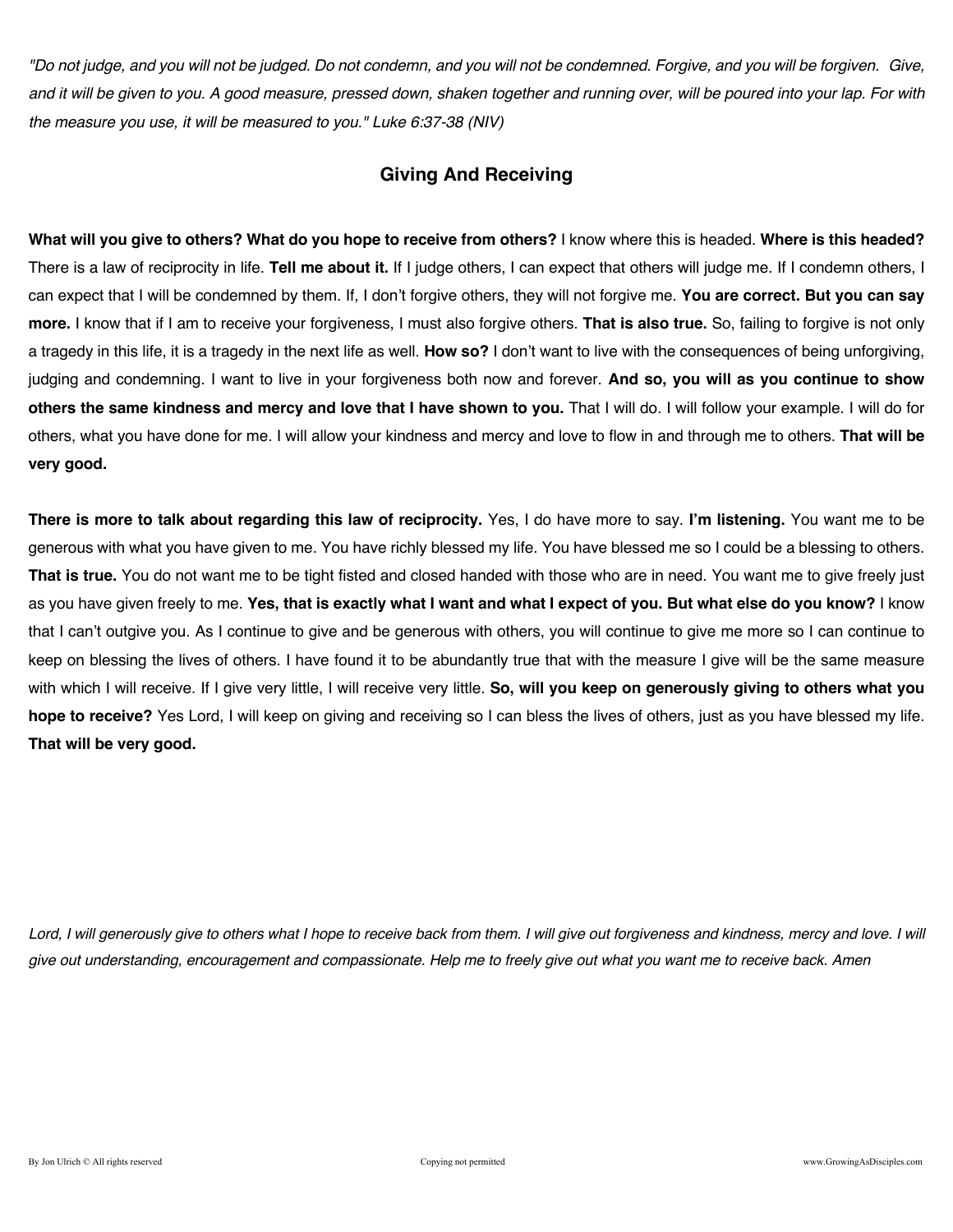### **Promises** *Give And It Will Be Given*

"Do not judge, and you will not be judged. Do not condemn, and you will not be condemned. Forgive, and you will be forgiven. Give, and it will be given to you. A good measure, pressed down, shaken together and running over, will be poured into your lap. For with the measure you use, it will be measured to you."

NIV Luke 6:37-38

### **Promises** *Give And You Receive*

"Do not judge others, and you will not be judged. Do not condemn others, or it will all come back against you. Forgive others, and you will be forgiven. Give, and you will receive. Your gift will return to you in full—pressed down, shaken together to make room for more, running over, and poured into your lap. The amount you give will determine the amount you get back."

| Luke 6:37-38 |
|--------------|
|              |

### **Promises** *Give And It Will Be Given*

"Do not judge, and you will not be judged; do not condemn, and you will not be condemned. Forgive, and you will be forgiven; give, and it will be given to you. A good measure, pressed down, shaken together, running over, will be put into your lap; for the measure you give will be the measure you get back."

NRSV Luke 6:37-38

### **Promises** *Give And It Will Be Given*

Judge not [neither pronouncing judgment nor subjecting to censure], and you will not be judged; do not condemn *and* pronounce guilty, and you will not be condemned *and* pronounced guilty; acquit *and* forgive *and* release (give up resentment, let it drop), and you will be acquitted *and* forgiven *and* released. Give, and [gifts] will be given to you; good measure, pressed down, shaken together, and running over, will they pour into [the pouch formed by] the bosom [of your robe and used as a bag]. For with the measure you deal out [with the measure you use when you confer benefits on others], it will be measured back to you.

| AMP | Luke 6:37-38 |
|-----|--------------|
|     |              |

### **Promises** *Give And It Will Be Given*

"Do not judge, and you will not be judged; and do not condemn, and you will not be condemned; pardon, and you will be pardoned. "Give, and it will be given to you. They will pour into your lap a good measure—pressed down, shaken together, *and* running over. For by your standard of measure it will be measured to you in return."

 **Promises** *Give And It Will Be Given*

"Judge not, and you will not be judged; condemn not, and you will not be condemned; forgive, and you will be forgiven; give, and it will be given to you. Good measure, pressed down, shaken together, running over, will be put into your lap. For with the measure you use it will be measured back to you."

ESV Luke 6:37-38

"Judge not, and you shall not be judged. Condemn not, and you shall not be condemned. Forgive, and you will be forgiven. Give, and it will be given to you: good measure, pressed down, shaken together, and running over will be put into your bosom. For with the same measure that you use, it will be measured back to you."

 **Promises** *Give And It Will Be Given*

NKJV Luke 6:37-38

 **Promises** *Give Away Your Life; You'll Find Life Given Back*

"Don't pick on people, jump on their failures, criticize their faults—unless, of course, you want the same treatment. Don't condemn those who are down; that hardness can boomerang. Be easy on people; you'll find life a lot easier. Give away your life; you'll find life given back, but not merely given back—given back with bonus and blessing. Giving, not getting, is the way. Generosity begets generosity."

MSG Luke 6:37-38

 **Promises** *Give And It Will Be Given*

"Never criticize or condemn—or it will all come back on you. Go easy on others; then they will do the same for you. For if you give, you will get! Your gift will return to you in full and overflowing measure, pressed down, shaken together to make room for more, and running over. Whatever measure you use to give—large or small—will be used to measure what is given back to you."

TLBLuke 6:37-38

 **Promises** *Give And You Will Receive*

"Don't judge other people, and you will not be judged. Don't accuse others of being guilty, and you will not be accused of being guilty. Forgive, and you will be forgiven. Give, and you will receive. You will be given much. Pressed down, shaken together, and running over, it will spill into your lap. The way you give to others is the way God will give to you."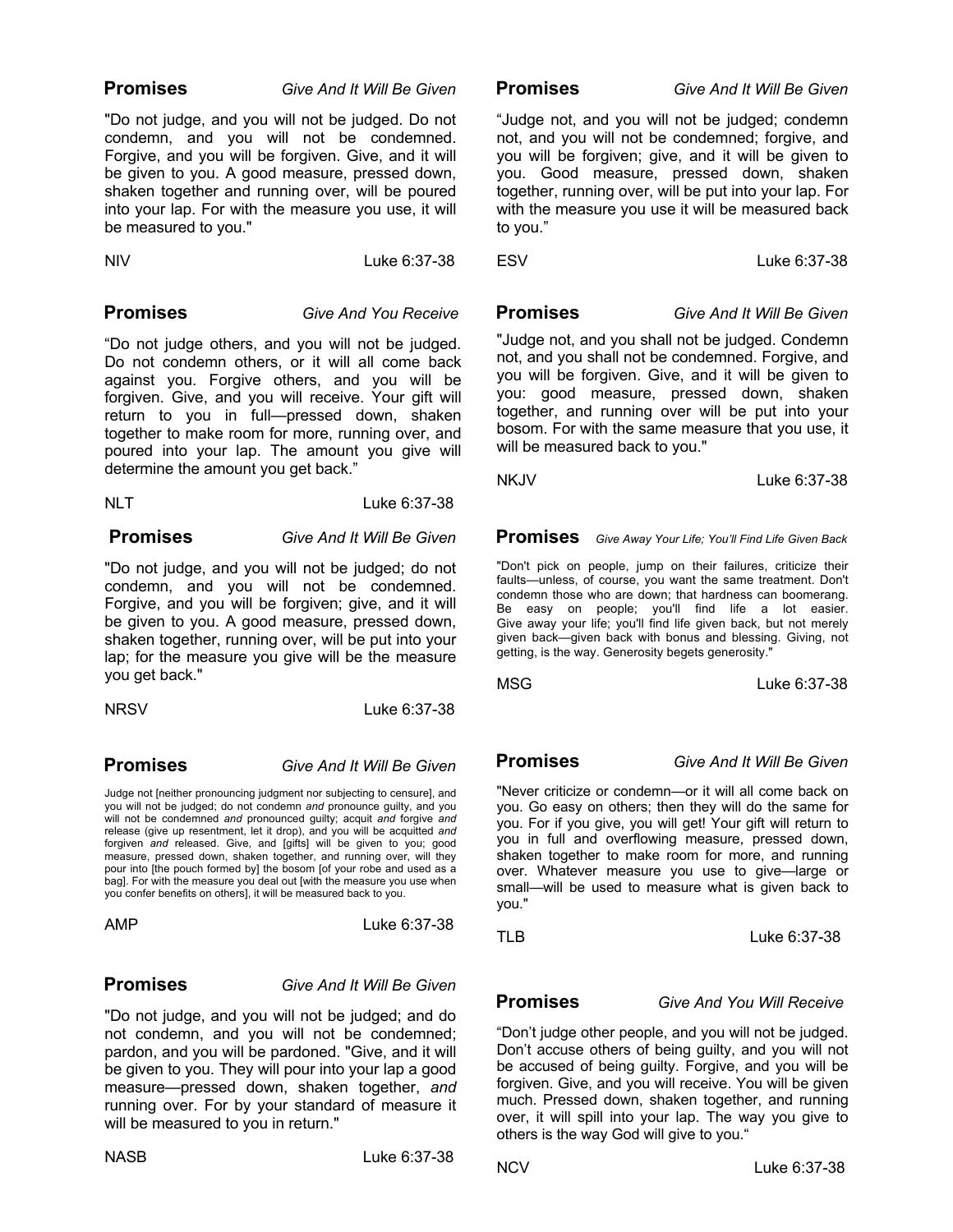# **Give And It Will Be Given** Year Week Day Date

**Promises** – Luke 6:37-38 **In Context:** *Read Luke 6*

## **Begin With Prayer:** *Here I am Lord. I Am Listening.*

### **Meditating On God's Word:** *(What is God speaking to your heart?)*

"Do not judge, and you will not be judged. Do not condemn, and you will not be condemned. Forgive, and you will be forgiven. Give, and it will be given to you. A good measure, pressed down, shaken together and running over, will be poured into your lap. For with the measure you use, it will be measured to you." Luke 6:37-38 (NIV)

### **Considering The Words***: (What words speak to your heart?)*

"Do not judge, | and you | will not be judged. | Do not condemn, | and you will not | be condemned. | Forgive, | and you will be forgiven. | Give, | and it will | be given to you. | A good measure, | pressed down, | shaken together | and | running over, | will be | poured into | your lap. | For with | the measure | you use, | it will be | measured | to you." Luke 6:37-38 (NIV)

 $\_$  , and the contribution of the contribution of  $\mathcal{L}$  , and  $\mathcal{L}$  , and  $\mathcal{L}$  , and  $\mathcal{L}$  , and  $\mathcal{L}$  , and  $\mathcal{L}$  , and  $\mathcal{L}$  , and  $\mathcal{L}$  , and  $\mathcal{L}$  , and  $\mathcal{L}$  , and  $\mathcal{L}$  , and  $\mathcal{L$  $\_$  , and the set of the set of the set of the set of the set of the set of the set of the set of the set of the set of the set of the set of the set of the set of the set of the set of the set of the set of the set of th

### **Praying The Scripture:** *(What prayer from your heart will you write?)*

Lord, I will generously give to others what I hope to receive back from them. I will give out forgiveness and kindness, mercy and love. I will give out understanding, encouragement and compassionate. Help me to freely give out what you want me to receive back. Amen \_\_\_\_\_\_\_\_\_\_\_\_\_\_\_\_\_\_\_\_\_\_\_\_\_\_\_\_\_\_\_\_\_\_\_\_\_\_\_\_\_\_\_\_\_\_\_\_\_\_\_\_\_\_\_\_\_\_\_\_\_\_\_\_\_\_\_\_\_\_\_

**What It Means:** *(What questions speak to your heart?) (Suggested questions for small group discussion are in bold)* When have you freely forgiven others just like you would like to be forgiven by them?

 $\_$  , and the contribution of the contribution of  $\mathcal{L}$  , and  $\mathcal{L}$  , and  $\mathcal{L}$  , and  $\mathcal{L}$  , and  $\mathcal{L}$  , and  $\mathcal{L}$  , and  $\mathcal{L}$  , and  $\mathcal{L}$  , and  $\mathcal{L}$  , and  $\mathcal{L}$  , and  $\mathcal{L}$  , and  $\mathcal{L$  $\_$  , and the set of the set of the set of the set of the set of the set of the set of the set of the set of the set of the set of the set of the set of the set of the set of the set of the set of the set of the set of th  $\_$  , and the contribution of the contribution of  $\mathcal{L}$  , and  $\mathcal{L}$  , and  $\mathcal{L}$  , and  $\mathcal{L}$  , and  $\mathcal{L}$  , and  $\mathcal{L}$  , and  $\mathcal{L}$  , and  $\mathcal{L}$  , and  $\mathcal{L}$  , and  $\mathcal{L}$  , and  $\mathcal{L}$  , and  $\mathcal{L$ \_\_\_\_\_\_\_\_\_\_\_\_\_\_\_\_\_\_\_\_\_\_\_\_\_\_\_\_\_\_\_\_\_\_\_\_\_\_\_\_\_\_\_\_\_\_\_\_\_\_\_\_\_\_\_\_\_\_\_\_\_\_\_\_\_\_\_\_\_\_\_ \_\_\_\_\_\_\_\_\_\_\_\_\_\_\_\_\_\_\_\_\_\_\_\_\_\_\_\_\_\_\_\_\_\_\_\_\_\_\_\_\_\_\_\_\_\_\_\_\_\_\_\_\_\_\_\_\_\_\_\_\_\_\_\_\_\_\_\_\_\_\_ \_\_\_\_\_\_\_\_\_\_\_\_\_\_\_\_\_\_\_\_\_\_\_\_\_\_\_\_\_\_\_\_\_\_\_\_\_\_\_\_\_\_\_\_\_\_\_\_\_\_\_\_\_\_\_\_\_\_\_\_\_\_\_\_\_\_\_\_\_\_\_ \_\_\_\_\_\_\_\_\_\_\_\_\_\_\_\_\_\_\_\_\_\_\_\_\_\_\_\_\_\_\_\_\_\_\_\_\_\_\_\_\_\_\_\_\_\_\_\_\_\_\_\_\_\_\_\_\_\_\_\_\_\_\_\_\_\_\_\_\_\_\_ \_\_\_\_\_\_\_\_\_\_\_\_\_\_\_\_\_\_\_\_\_\_\_\_\_\_\_\_\_\_\_\_\_\_\_\_\_\_\_\_\_\_\_\_\_\_\_\_\_\_\_\_\_\_\_\_\_\_\_\_\_\_\_\_\_\_\_\_\_\_\_

 $\_$  , and the set of the set of the set of the set of the set of the set of the set of the set of the set of the set of the set of the set of the set of the set of the set of the set of the set of the set of the set of th

When have you refrained from judging others just as you would like others to refrain from judging you? When have you resisted condemning others just as you would like them to resisted condemning you? Why do you have no solid ground to stand on in judgement or condemnation of others?

**Why can you be sure to receive back from others what you have freely given out to them? When have you been grateful and thankful to receive from others what you have given to them? How are you continually giving out good things that you would like to receive back from others?**

**Living It Out:** *(What action step is God guiding your heart to take?)*

Freely and generously give to others what you hope to receive back from them.

### **Seeing It Happen:** *(What are you trusting God for in your heart?)*

Have faith that the Lord will help you to give to others what hope to receive back from them.

### **Get Ready To Share:** *(What can you share with others from your heart?)*

Share with another person or your small group how you have received back from others what you have given to them. \_\_\_\_\_\_\_\_\_\_\_\_\_\_\_\_\_\_\_\_\_\_\_\_\_\_\_\_\_\_\_\_\_\_\_\_\_\_\_\_\_\_\_\_\_\_\_\_\_\_\_\_\_\_\_\_\_\_\_\_\_\_\_\_\_\_\_\_\_\_\_

\_\_\_\_\_\_\_\_\_\_\_\_\_\_\_\_\_\_\_\_\_\_\_\_\_\_\_\_\_\_\_\_\_\_\_\_\_\_\_\_\_\_\_\_\_\_\_\_\_\_\_\_\_\_\_\_\_\_\_\_\_\_\_\_\_\_\_\_\_\_\_

\_\_\_\_\_\_\_\_\_\_\_\_\_\_\_\_\_\_\_\_\_\_\_\_\_\_\_\_\_\_\_\_\_\_\_\_\_\_\_\_\_\_\_\_\_\_\_\_\_\_\_\_\_\_\_\_\_\_\_\_\_\_\_\_\_\_\_\_\_\_\_

**Close With Prayer:** *Quiet Yourself Before The Lord Pause And Offer Prayers Of… With An Attitude Of Faith Listen To What The Lord Wants To Say To You*

Adoration… \_\_\_\_\_\_\_\_\_\_\_\_\_\_\_\_\_\_\_\_\_\_\_\_\_\_\_\_\_\_\_\_\_\_\_\_\_\_\_\_\_\_\_\_\_\_\_\_\_\_\_\_\_\_\_\_\_\_\_\_\_\_\_\_\_\_\_\_\_\_\_\_\_\_\_\_\_\_\_ Thanksgiving...

By Jon Ulrich © All rights reserved copying not permitted www.GrowingAsDisciples.com

Confession... \_\_\_\_\_\_\_\_\_\_\_\_\_\_\_\_\_\_\_\_\_\_\_\_\_\_\_\_\_\_\_\_\_\_\_\_\_\_\_\_\_\_\_\_\_\_\_\_\_\_\_\_\_\_\_\_\_\_\_\_\_\_\_\_\_\_\_\_\_\_\_\_\_\_\_\_\_\_\_ Intercession... \_\_\_\_\_\_\_\_\_\_\_\_\_\_\_\_\_\_\_\_\_\_\_\_\_\_\_\_\_\_\_\_\_\_\_\_\_\_\_\_\_\_\_\_\_\_\_\_\_\_\_\_\_\_\_\_\_\_\_\_\_\_\_\_\_\_\_\_\_\_\_\_\_\_\_\_\_\_\_